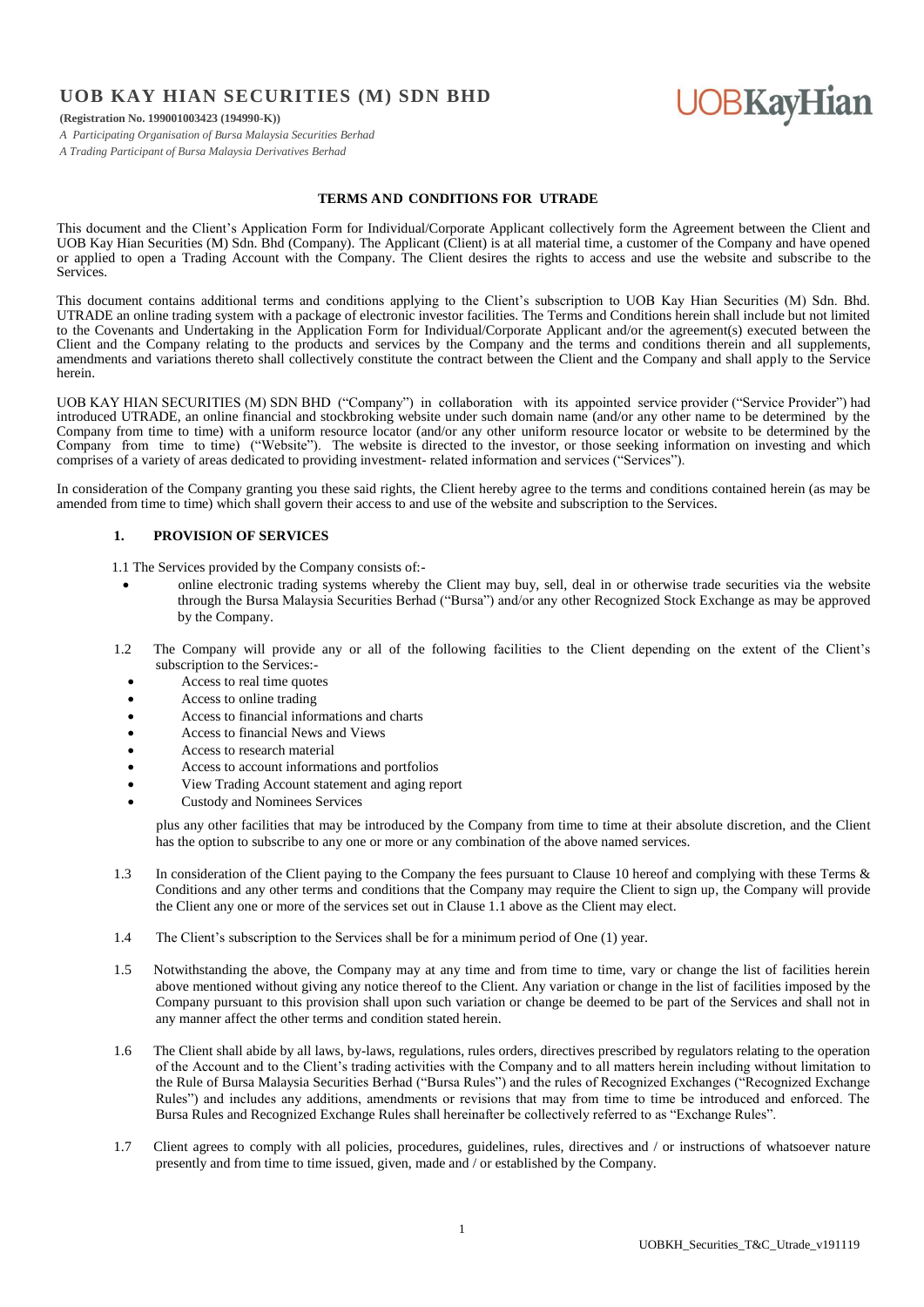- 1.8 The Client shall open and maintain an online account (UTRADE) which the Client shall use for the purposes of, among others, executing buy, sell, and trade or deal orders for the securities ("Orders") listed in Bursa and/or any other Recognized Stock Exchange. The Client shall execute the application form provided by the Company ("Application Form") and submit the same for approval by the Company. Upon the Company's approval, the Client shall be assigned a username and Personal Identification Number ("PIN") for the purposes of accessing the Client's UTRADE Account. The Client acknowledges that the Company may, at its own discretion, reject the Client's application without assigning any reasons for doing so and without any liability whatsoever to the Client.
- 1.9 The Client shall be solely responsible for the security and privacy of the Client's username and PIN, as well as the UTRADE Account. The Client acknowledges that the Company may, from time to time and at its sole discretion, access the Client's Online Account for the purposes of audit or inspection.
- 1.10 The Company grants to the Client a non-exclusive license to use the Service's software ("Software") on any computer and/or electronic device and/or communication media of which the Client is the primary user. The services shall be used strictly and solely for the Client and shall not be extended for use by third parties for whatsoever reason. The Company forbids any copying of Software or associated written materials. The Client agrees not to sublicense, assign or transfer this license or the Software.

# **2. MEDIA OF SERVICES**

- 2.1 The Client shall access the Website to utilise the Services mentioned in Clause 1 above by using one or any of the following media:-
	- Modem-equipped terminal or personal computer;
- Any other medium of communication which the Company may, in its absolute discretion, adopt or introduce for use to its Clients.
- 2.2 The Client agrees that should the Client experience difficulties in using one of the medias of service listed in Clause 2.1, the Client shall attempt to use alternate methods to communicate with the Company.
- 2.3 The Client further agrees that the Company may keep a record of all communication (including any transactions) between the Company and the Client for any purpose including to verify any information exchanged between the parties and to monitor the quality of the Services or to collect date to anticipate the Client's future financial requirements.

# **3. NO GUARANTEE OR WARRANTY & LIMITATION OF COMPANY'S LIABILITY**

- 3.1 The Client hereby acknowledge that the data, information, messages and other content ("Information") disseminated and provided through the Services to the Client derive either directly from the Company, the Exchange and/or been independently obtained by the Company through sources believed by the Company to be reliable including authorised dissemination agents of the Bursa and independent information providers.
- 3.2 Whilst the Company make every effort to ensure the accuracy of the information provided through the Service, the Client acknowledges that the information, materials and contents provided on the Website are on "as is" basis and are of a general nature. The Company, the Service Provider and the Company's information providers, licensors, employees or agents do not guarantee the correctness, accuracy, completeness, timeless or correct sequencing of any such Information disseminated and/or provided by any party through the Services. It shall be the Client's obligation to take independent legal, financial or other advice as the Client shall deem necessary. The Client is advised to verify the correctness, accuracy, timeliness and correct sequencing of all such Information and the Client shall be deemed to have done so, whether the Client has in fact done so or not. The Client further acknowledges that there may be delays, omissions or inaccuracies in the Information provided under these Services which neither the Company nor the Service Provider shall be responsible or liable for.
- 3.3 The Company does not warrant the merchantability or fitness for a particular purpose or use and gives no other warranty or guarantee of any kind, either express or implied, regarding the Information furnished under the Services or any other aspect thereof, including but not limited to date, Information, messages, or access, or the execution, cancellation or amendment of any Orders, and the Client further agrees that the Company, the Service Provider and the Company's information providers, licensors, employees or agents shall not be liable for any direct, consequential, incidental or indirect losses or damages whatsoever which may arise or be caused by the failure or alleged failure of the Company to execute, cancel or amend such Orders.

#### **4. DISCLAIMER AND LIMITATION OF COMPANY'S LIABILITY**

- 4.1 Due to the nature of electronic equipments, mobile devices and other communication media, the Company do not warrant that the operation of the Service will be uninterrupted and entirely error free. Furthermore problems related to connection difficulties endemic with internet and mobile application, from time to time may result the Service subject to error or failure.
- 4.2 In addition to and not in derogation of any other terms of this Agreement, the Client acknowledges that, in providing the Services, the Company, the Service Provider and the Company's information providers, licensors, employees or agents shall not, in any event, be liable to the Client or any other parties having access to the Services whether with or without the Company's consent for any direct, consequential, incidental or indirect losses or damage (including but not limited to loss of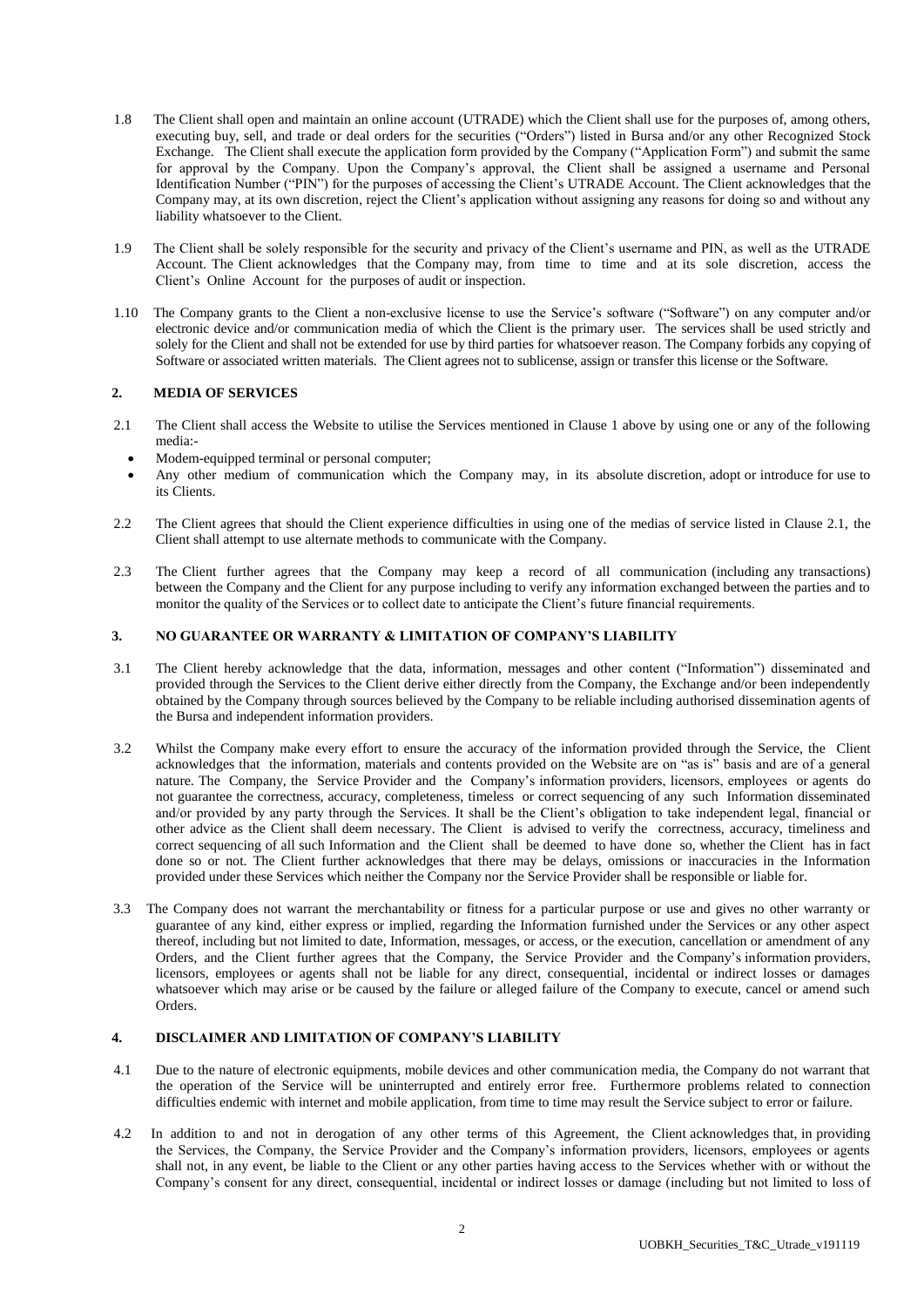profits, trading losses and damages) that results from any inconvenience, delay or loss arising from the use of the Services, access to the Client's UTRADE Account, or any of the circumstances enumerated in this Clause, regardless of whether the Company has been advised of the possibility of such damages or losses.

- 4.3 The Client further agrees that the Company, the Service Provider and the Company's informations, providers, licensors, employees or agents shall not be liable for any loss resulting from a cause over which they have no direct control, including but not limited to failure of electronic or mechanical equipment or telecommunication lines, telephones or any other interconnect problems, unauthorised access, unathorised use of the password, theft, operator errors, weather, earthquakes, floods and strikes or other labour problems.
- 4.4 The Company do not accept any liability whether in contract or in tort (including negligence) for damage to the electronic equipment and/or mobile device or for any loss of functionality that results from use of the Service and the Company do not guarantee that any downloads are free from viruses or for any problem the Client may experience with the electronic equipment, mobile device or any other software.
- 4.5 The Client agrees that the liability of the Company to the Client arising out of any kind of legal claim in whatsoever way connected with or arising from the Company's Services and the Client's use of the Information provided thereunder shall not exceed the monthly fee (if any) paid by the Client for the Client's access to and use of the Website and the Client's subscription of the Services herein.

# **5. ORDERS AND CANCELLATION REQUESTS**

- 5.1 The Client agrees that any Order(s) received by the Company through the use of the Client's UTRADE Account (accessed via the Client's username and PIN) shall be deemed to have been issued by the Client notwithstanding that such order(s) may have been issued by a third party, whether authorised or otherwise.
- 5.2 The Client acknowledges that the confirmation of the receipt and/or execution of such Order(s) as reflected in the Website shall be deemed conclusive of:
	- the receipt by the Company of the order;
	- that the consent necessary for such Order(s) is as received by the Company; and
	- that such Order(s) may be relied upon and acted on by the Company without further reference to or verification from the Client and without liability whatsoever to the Client.
- 5.3 The Client agrees to review the relevant page confirmation views in the Website to ascertain that the Order(s) were correctly received by the Company and processed under these Services.
- 5.4 The Client acknowledges that not all trades will be executed concurrently with the Order(s) issued by the Client. The Client further acknowledges and accepts, without liability of the Company, its employees or agents, that there will be times when a quoted price will change prior to the trade's execution due to market circumstances or factors outside the control of the Company.
- 5.5 The Client acknowledges that a request to cancel an earlier Order is not guaranteed by the Company as the earlier Order can only be cancelled if the cancellation request is received and effected before the said earlier Order is executed.
- 5.6 The Client acknowledges that while Company reserves the sole right to review all Orders executed by the Client pursuant to these Services, the Company shall neither be obliged nor required to do so. Accordingly, the Company shall neither be responsible nor liable for any mistakes, inaccuracies or incompleteness in such Orders, whether due to an error caused by the Client or as a result of any other reason whatsoever.
- 5.7 The Client acknowledges that Bursa GTD orders can only be cancelled or modified during market hours from 8:30am till 5:00pm, Monday to Friday only.
- 5.8 The Client acknowledges that Bursa GTD order shall be cancelled automatically and permanently as at when any of the following events occur:
	- Order price falls out of the Static Price Threshold;
	- Ex-Date of a Corporate Action (Except Dividends); or
	- Securities is designated, suspended, delisted, matured or marked from ready to immediate basis.

# **6. LICENSE & TITLE TO INFORMATION/PROPRIETARY RIGHTS**

6.1 Subject to the terms of this Agreement, the Company grants to the Client a personal, non- exclusive, non-assignable and nontransferable license to use and display the Services' software or website (whichever is applicable) ("Software") on any computer of which the Client is the primary user. Unauthorized copying of the Software, including software that has been modified, merged or included with the Software, or the written materials associated therewith is expressly prohibited without the prior written consent of the Company. The Client agrees not to sublicense, assign or transfer this license or the Software and any attempt to do so shall be considered to be null and void.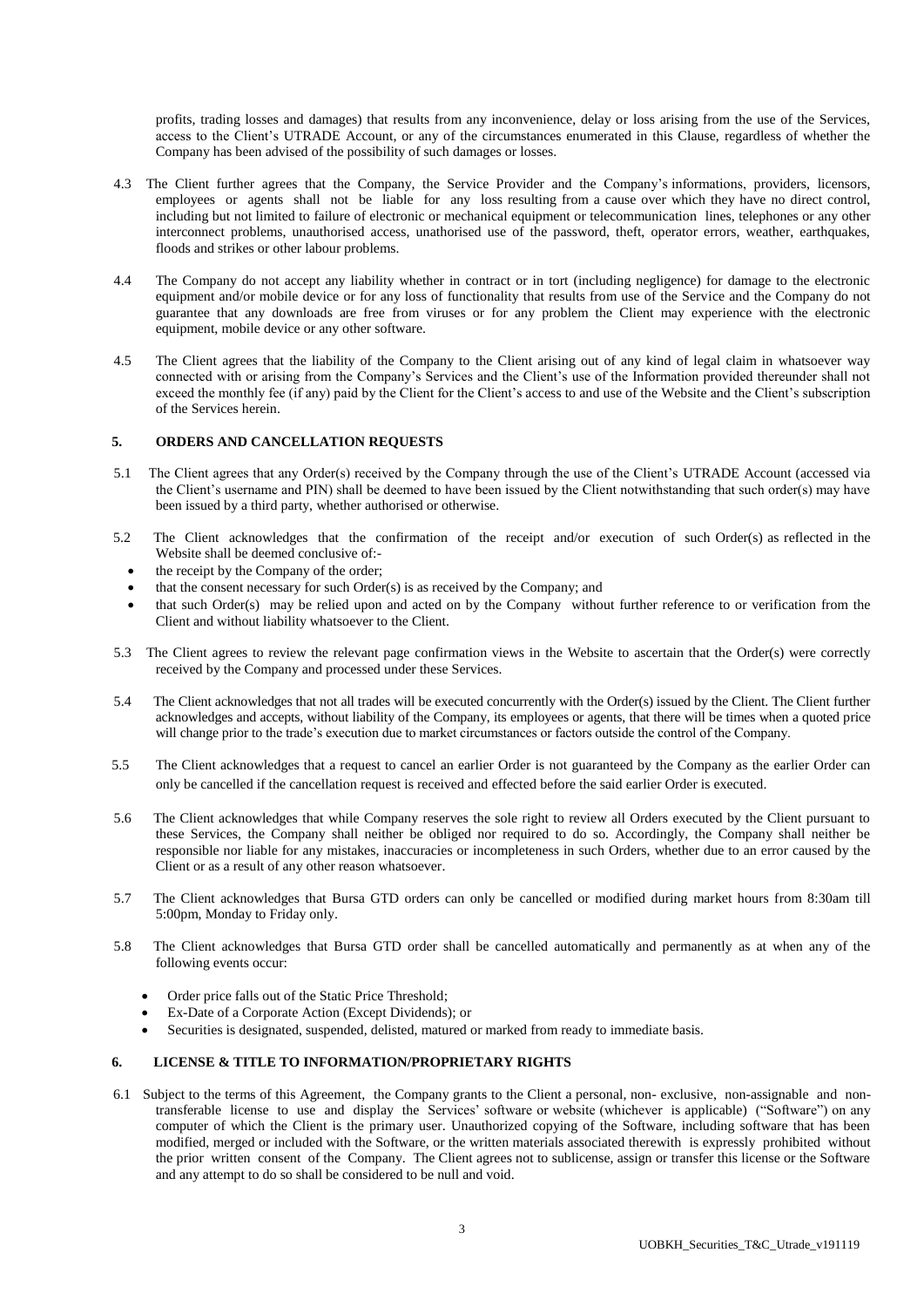- 6.2 The Client acknowledges that the Company, the Exchange and participating information providers assert a proprietary right over the Information disseminated through and/or provided by the Services. The Client agrees not to reproduce, retransmit, disseminate, sell, distribute, publish, broadcast, circulate or exploit, whether for commercial purposes or otherwise, the Information in any manner whatsoever without the express written consent of the Company nor use the Information for any illegal or illicit purpose.
- 6.3 The Client agrees that it shall protect the contractual, statutory and intellectual property rights of the Company, the Exchange and participating information providers in or to the Information furnished under the Services and in the Services themselves and shall comply with all written requests from the parties hereinbefore mentioned as they deem necessary to protect their respective rights.
- 6.4 The client hereby authorize Bursa Malaysia Depository Sdn Bhd ("Bursa Depository") and other Recognized Exchanges to disclose to the Company, and/or agents, service providers and sub-contractors of the Company on information and/or documents pertaining to the affairs of the client's account with the relevant Exchange, and in particular, with relation to the portfolio held in the client's account. This authorization shall continue to be valid unless revoked by the client in writing. The client release relevant Exchanges, Bursa Depository and the Clearing House from any losses and/or liabilities arising from or in connection with this authorization, with the exception of losses/liabilities arising from any act, statement or omission that was not conducted in good faith.

#### **7. CLIENT'S SOLE RISK**

- 7.1 The Client acknowledges that neither the Services nor the Information provided thereunder is intended to amount to or constitute any financial, business, tax or legal advice. Although the Service provides access to opinions, Information and recommendations about the economy, stock market, how to invest and what stocks to buy, the Services shall not be construed as amounting to offers, invitations or solicitations to buy, sell or otherwise trade in the securities concerned. The Company does not warrant the accuracy stated in any manner of the opinions, Information and recommendations, and no reliance whatsoever by the Client on the matters aforementioned shall give rise to any claim whatsoever.
- 7.2 The Company neither recommends any investment nor does it offer any advice regarding the nature, potential value or suitability of any particular security, transaction or investment strategy. The Client acknowledges that all Orders made by it through the Services and executed by the Company pursuant thereto are made at the Client's sole and absolute risk.
- 7.3 The Client acknowledges that the Exchange is the regulatory and supervisory authority of the Company and that the Exchange shall, at all material times, have the right to examine, inspect, scrutinise the Client's terminals for audit and other supervisory purposes as and when they deem fit subject to such examination, inspection or scrutinisation being carried out at reasonable hours. The Client acknowledges that it shall not hold the Company liable for any liability and/or losses that may occur as a result of the actions and omissions of the Company and/or the Exchange.

#### **8. NOTIFICATION BY CLIENT**

- 8.1 Without prejudice to any other provisions herein, the Client agrees that it shall notify the Company immediately and, in any case, no later than twenty four (24) hours from the time the Client should have become aware of the existence of any of the following:
	- any loss or theft of the installation disk;
	- any unauthorised access of the Client's UTRADE Account, use of the Client's username or PIN, or of the Services or any information obtained thereunder;
	- any failed or incorrect receipt of an Order initiated by the Client through the Services upon the Client's review of the Trade Confirmation View of the Services;
	- any receipt of confirmation (whether electronic, written or otherwise) of business done of an Order which the Client did not place or any receipt or inaccurate or conflicting report or information.
	- disruption in the provision of the Service; and
	- changes in personal particulars including but not limited to the location of the Company's UTRADE terminal.

In all such cases, the Company reserves the right to determine the validity of the Client's objection to a transaction arising from, but not limited to, the above.

8.2 Should the Client fail to notify the Company in the time specified in Clause 8.1 above of the occurrence of any of the above incidents, neither the Company nor any of its information providers, licensors, employees or agents, shall be responsible and/or liable to the Client or any other party whose claim may arise through the Client for any claims with respect to handling, mishandling or the loss of any Order. For the avoidance of doubt, the Client acknowledges that its notifying of the Company in Clause 8.1 shall not render the Company responsible or liable whatsoever for any of the situations stated thereto.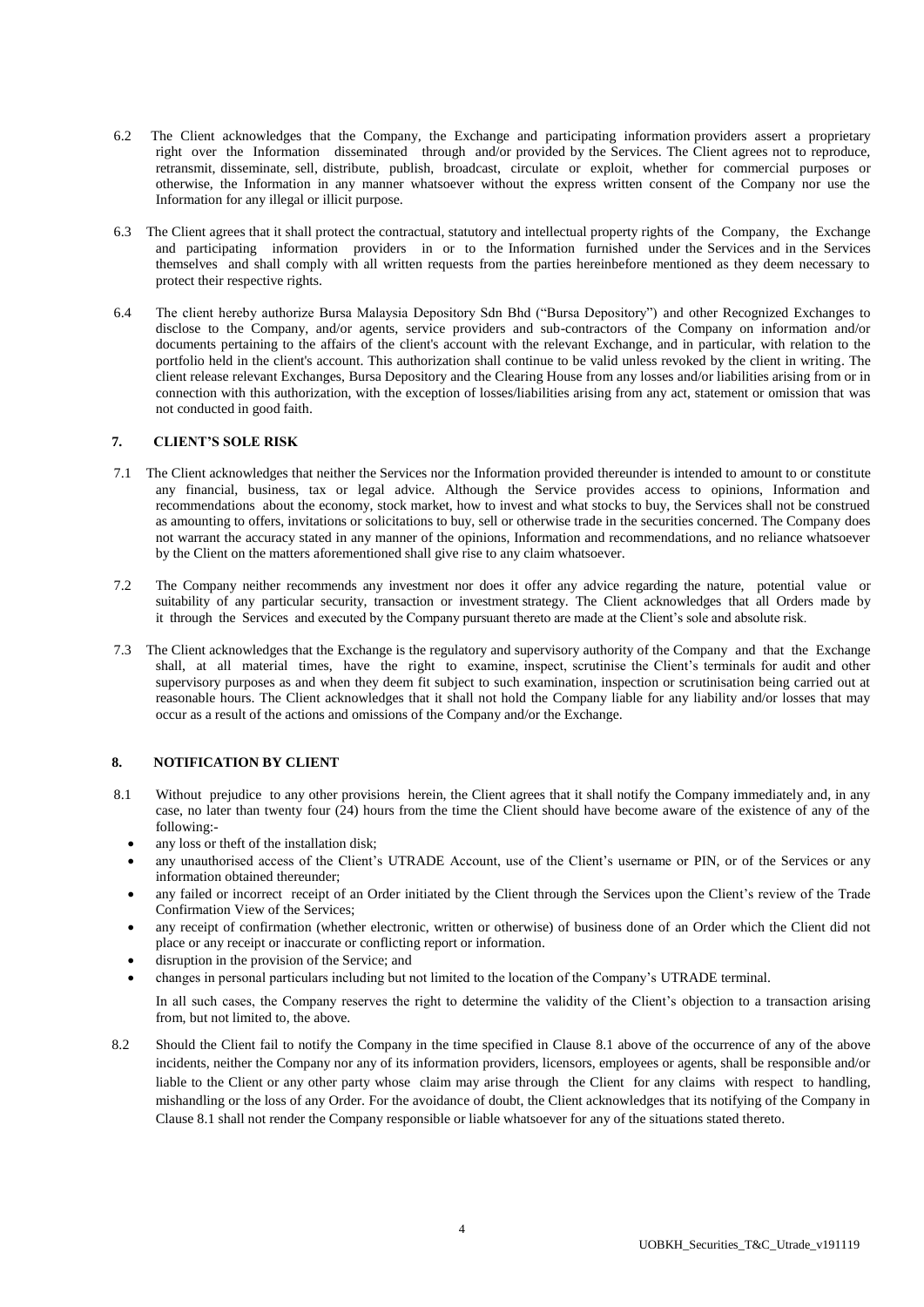# **9. CONFIDENTIALITY**

- 9.1 When using the Service, the username, password and account number are extremely sensitive informations. The Client shall be responsible for the confidentiality, security and safe storage and use of its username and PIN. The Client further accepts full and absolute responsibility for all Orders entered through the Client's UTRADE Account via the use of the Client's username and PIN. All Orders so received by the Company pursuant thereto shall be deemed to have been received from the Client and are the valid and correct instructions of the Client.
- 9.2 The Client shall be solely responsible to review the confirmation of Business Done to ascertain that the orders were correctly placed through the Service and that a transaction reference number has been duly issued immediately through the Service upon placing an order to buy or sell.

# **10. FEES**

- 10.1 The Client agrees to pay and authorises the Company to debit its Trading Account with the following fees, if any:-
	- All subscription, service and use fees as prescribed by the Company, wherein the said subscription fees are payable monthly in advance, and none of the said fees are refundable.
	- Any other reasonable fees, cost, expenses and charges imposed by the Company from time to time for services and facilities rendered to the Client.
	- Interest on all outstanding sums due from the Client hereunder at such rate and at such mode as the Company shall stipulate.
	- Legal fees and other expenses incurred by the Company in the enforcement of the Company's rights and entitlement under this Agreement and the recoveries of the monies owed by the Client to the Company.
- 10.2 Notwithstanding the above provisions, the Company may at its discretion vary the Fee or vary the rate of such fees and subscriptions and vary the time and manner of payment of the Fee, at any time and from time to time without notice to the Client and without any liability whatsoever.
- 10.3 The Client agrees that the Company reserved the right to impose additional fees in relation to the provision of the Services. All fees shall be non-refundable, unless the Company agrees otherwise. The Client authorises the Company to debit the Client's Trading Account with all Fees due and payable by the Client.
- 10.4 In the event the Client fails to comply the above terms, the Company shall have the option of terminating this Agreement in accordance with Clause 16 herein.

# **11. CONTINUING SECURITY OF ASSETS**

11.1 The Client agrees that it shall pay all costs (including solicitor's fees), if any, incurred by the Company in collecting any overdue fees from the Client. The Client hereby grants the Company a continuing security interests and/or lien on the assets belonging to the Client in all its Trading Accounts with the Company to secure the timely payment of all the amounts owing under this Agreement by the Client and that the Company shall be at liberty to use or dispose these assets without prior notice to the Client in whatsoever manner and upon such terms and conditions as the Company deems fit to secure the full payment of such overdue fees, subject to any rules that may be laid down by the Bursa or any other relevant authority or under any applicable law in respect of such matter.

#### **12. TAXES & CHARGES**

- 12.1 The Client shall bear for all taxes and licence fees payable for the use of the Services, if any.
- 12.2 The Company is not liable for any charges incurred by the Client by using the Service, whether the charge is raised by the Client's internet service provider, mobile supplier or any other party. The Client agrees that any cost incurred by using the Service is the sole responsibility of the Client.

#### **13. RESTRICTIONS IN USE OF SERVICES**

- 13.1 The Company reserves the right to determine whether the Client is to trade via the Services on either Ready Basis Contracts or Immediate Basis Contracts as provided for in the Rules of the Bursa.
- 13.2 The Client shall not be entitled to use the Services offered by the Company under this Agreement, if there exists any restriction whatsoever on the Client's Trading Account either imposed by the Company or by any relevant authorities, including but not limited to cash up- front restrictions. The provision of the Service by the Company is subject to the terms and conditions of any and all other agreements entered into between the Company and the Client.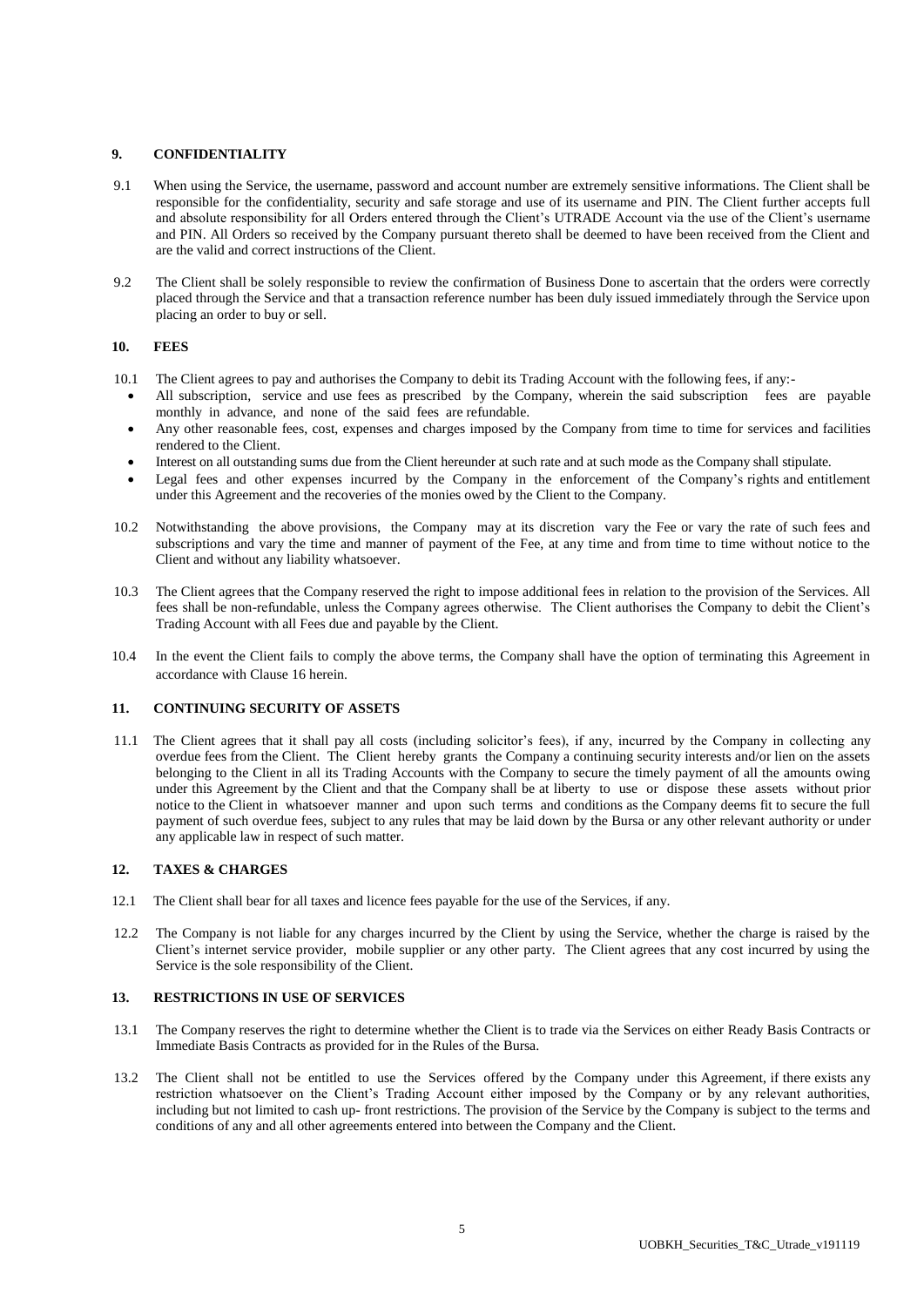13.3 The Company shall not be held responsible for any failure to provide the Services, including the execution of any Order arising out of any restrictions imposed. While the Company may inform the Client for such restrictions, the Client acknowledges that the Company is not obliged to do so and shall not be responsible for its failure to do so.

### **14. DEPOSIT**

- 14.1 The Company reserves the right to require the Client to place cash and/or equity as deposit before the execution of any transaction through the Services. It shall be in the absolute discretion of the Company to determine the amount of deposit payable by the Client and the time and manner for the placement and nature of such deposit.
- 14.2 The Company reserves the right to require the Client to maintain a minimum balance at any one time in the Client's account. It shall be at the absolute discretion of the Company to determine the quantum of the said minimum balance to be so maintained. At the Company's absolute discretion, the Client's failure to maintain such minimum balance as stipulated by the Company would entitle the Company to terminate this Agreement in accordance with Clause 16 herein.
- 14.3 The Company reserves the right not to pay any interest for the deposit placed by the Client as mentioned in Clause 14.1 above.
- 14.4 The Company shall neither be held responsible nor liable for any failure to provide or interruption in the Services arising out of the Client's failure, refusal or delay in placing such deposit or in failing to maintain the minimum balance as stipulated by the Company.

#### **15. INDEMNITY**

15.1 The Client unconditionally and irrevocably undertakes to fully and effectively indemnify the Company and keep the Company indemnified from and against any and all claims, losses (including loss of profit), liabilities, obligations, penalties, fines, costs and expenses (including but not limited to solicitors fees on a solicitor and user basis) sustained by the Company due to the execution by the Company of any buy or sell orders given by the Client or any other party or parties having access to the Service whether with or without the Client's consent or any breach or violation by the Client (or its agents or representatives or persons acting under it) of any part of these Terms & Conditions or any third party rights including but not limited to violation of any copyright, proprietary or privacy rights. This obligation to indemnify the Company shall survive the termination of the Service for any reason whatsoever.

#### **16. TERMINATION OF RIGHT OF ACCESS**

- 16.1 Notwithstanding anything herein to the contrary, the Company may at any time, in its absolute discretion terminate forthwith this Agreement, all or any part of the Services, the Client's right of access to and use of the Portal and the Client's subscription to the Services (or any portion thereof) without notice and without compensation and without any obligation to give any reasons for doing so, at anytime and for any reason whatsoever including but not limited to any unauthorised use of the Client's username and PIN, not agreeing to the levying of additional fees, or breach of any terms and conditions of the Agreement in any manner whatsoever whether by the Client or by any other person(s) whomsoever.
- 16.2 In the event of such termination by the Company in Clause 16.1, the Company shall not be liable to the Client for any claims, losses or anticipated profit which may be suffered by the Client arising out of or in connection with such termination.
- 16.3 The Client may terminate the Service by giving the Company one (1) month written notice of such intention.
- 16.4 Clauses 3, 7, 11 and 15 shall survive any termination of this Agreement.

#### **17. REPRESENTATIONS**

- 17.1 The Client represents and warrants to the Company that otherwise as disclosed by the Client to the Company in writing and accepted by the Company:
	- the Client is not acting on behalf of a firm, corporation, partnership, trust or association;
	- the Client is not a securities broker/dealer, investment adviser, futures commission agent, commodities dealer or commodity trading adviser, member of a securities exchange or association: or futures exchange or an owner/partner or associated person of any of the foregoing ;
	- the Client is not employed by a bank or any organisation or corporation to perform functions related to securities or commodities futures investment or trading activity; and
	- the Client is a customer of the Company and maintains a share trading account with the Company.

17.2 The Client undertakes with the Company that as long as the Client has access to the Service:-

- the Client agrees to be bound by these Terms & Conditions as may be amended from time to time;
- unless otherwise agreed to in writing by the Company, the Client will use the information provided through the Service solely in connection with its personal investment activities and not in connection with any trade or business activities;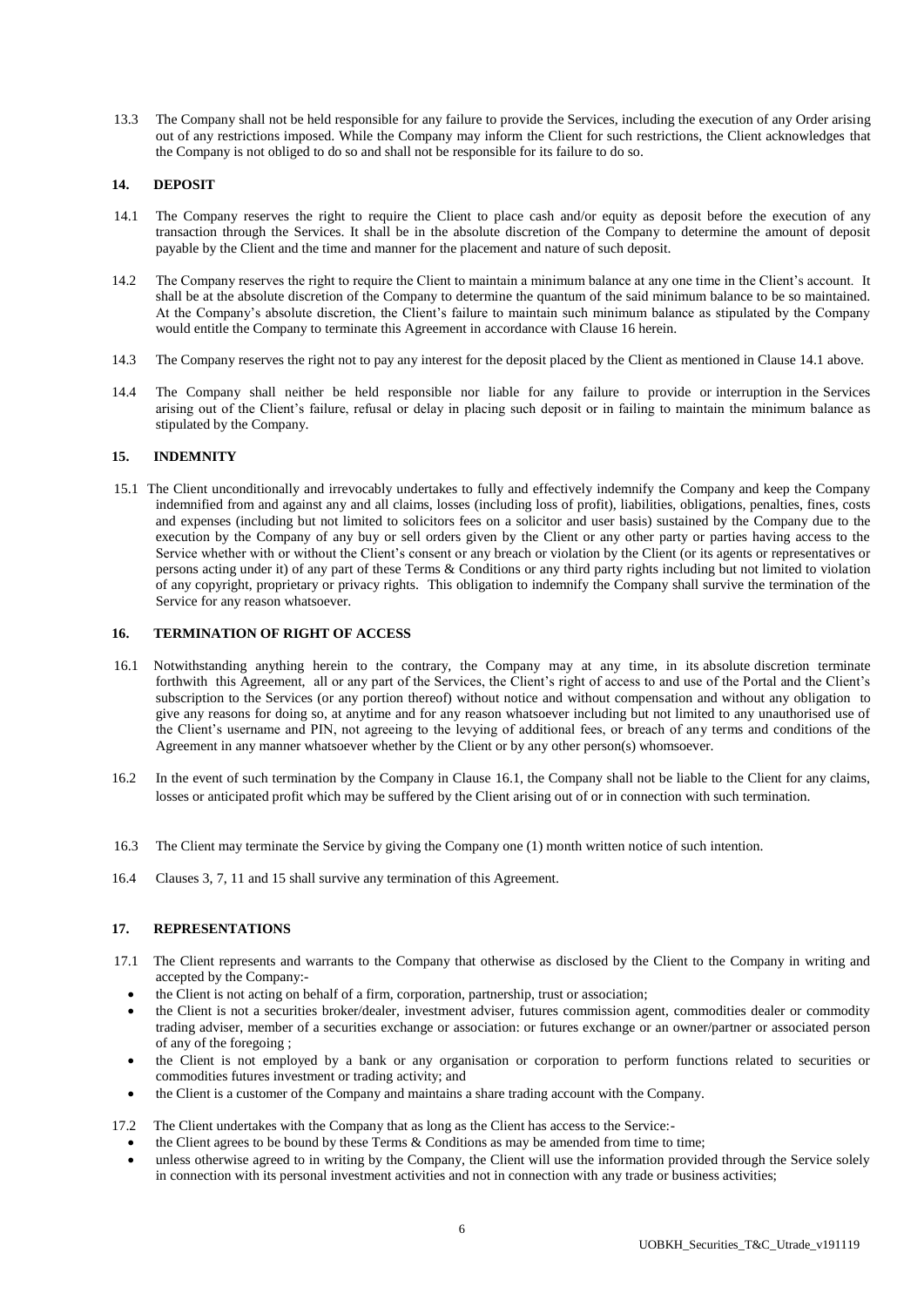- the representations and warranties in Clause 17.1 above shall remain true and accurate;
- the Client will not do anything to jeopardise the quality, reliability or integrity of the Service; and
- the Client will comply with the Client Guide and such other guidelines issued by the Company in connection with the Service.
- 17.3 Provided however, the above conditions shall not be applicable in the event the Client has disclosed the existence of any of the above circumstances and has provided the Company with the relevant documents prior to the execution of the Application Form. Provided further that where a corporate entity or a partnership applies for the Services and the said corporate entity or partnership is a client, the Client shall hereby indemnify the Company against all losses or damages, direct or consequential which may arise out of the action of any representative(s) designated by such corporate entity or partnership using the Services on behalf of the corporate entity or partnership (whichever is applicable).

#### **18. ACKNOWLEDGEMENT**

- 18.1 The Client acknowledges that the Company is providing the Services on the basis of and on condition that the Client agrees to be bound by the terms and conditions contained in this Agreement. In addition to the terms and conditions contained in this Agreement, the Client also acknowledges that there may be other terms and conditions for the use of any of the Services in the Website.
- 18.2 Subject to Clause 18.3 herein, the Client acknowledges that the terms and conditions contained in this Agreement, inclusive of the Application Form, constitutes the complete statement of the Client's agreement with Company in respect of the Client's access to and use of the Website and the Client's subscription to the Services, and that the agreement does not include any other prior or contemporaneous promises, representations or descriptions regarding the Services regardless of whether they are contained in any materials, documents or representations made or provided by the Company.
- 18.3 The Client hereby agrees that the terms and conditions of this Agreement shall be read together with any other agreement relating to the trading of securities, entered into between the Client and the Company.

#### **19. AMENDMENTS AND MODIFICATIONS**

19.1 Notwithstanding Clause 18, the Company may in its absolute discretion and without any prior notice (whether in writing or otherwise) amend or vary the terms and conditions of this Agreement hereunder at any time or from time to time or impose any additional provisions, all of which shall be binding upon the Client as if the amendments and additional clauses had been originally set out in this Agreement.

#### **20. GOVERNING LAW**

20.1 This Agreement and performance hereunder by the parties will be governed by and construed in accordance with the laws of Malaysia and the parties hereto submit to the exclusive jurisdiction of the Malaysian Courts in all matters connected with the obligations and the liabilities of the parties under this Agreement.

#### **21. TIME**

21.1 Time wherever mentioned shall be of the essence of this Agreement.

#### **22. SEVERABILITY**

22.1 Any term, condition, stipulation, provision, covenant or undertaking herein which is illegal, void, prohibited or unenforceable shall be ineffective to the extend of such illegality, voidness, prohibition or unenforceability without invalidating the remaining provisions hereof, and any such illegality, voidness, prohibitions or unenforceability shall not invalidate or render illegal, void or unenforceable any other term, condition, stipulation, provision, covenant, or undertaking herein contained.

#### **23. ASSIGNMENT & SUCCESSORS**

- 23.1 The Client shall not assign or transfer any of its rights or obligations under this Agreement or any contract thereunder, except with the Company's prior written consent. The Client hereby expressly consents to the Company assigning or transferring any of its rights and obligations under this Agreement or any contract thereunder in relation to the provision of the service to any other party by written notice to the Client. The Company may at any time, at its absolute discretion and without notice change, replace or substitute its Service Provider and/or appoint new or additional Service Provider.
- 23.2 The terms and conditions of this Agreement shall be binding upon the successors-in-title and permitted assigns of the parties hereto.